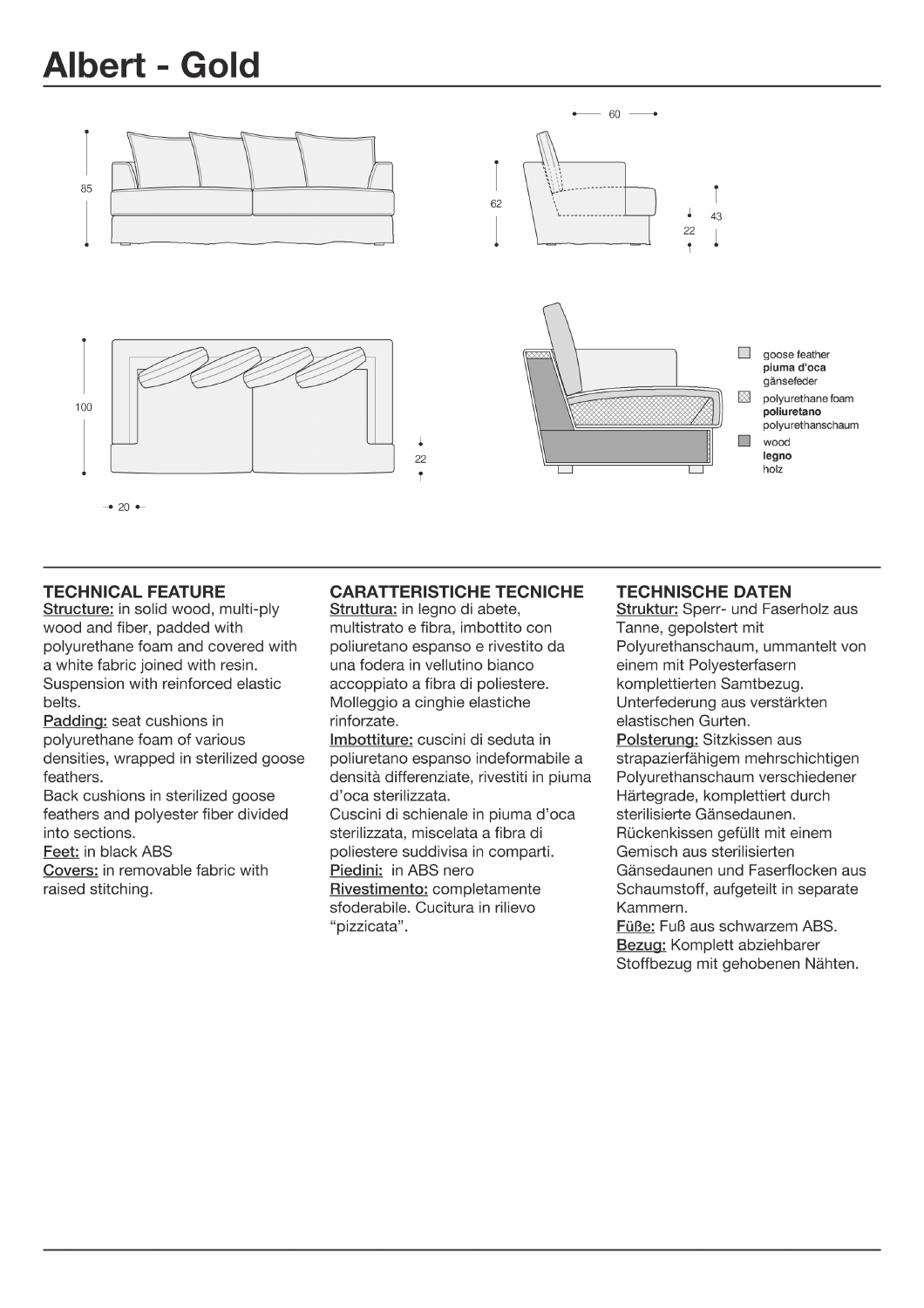

Sofa cm 270 with 5 back cushions



Sofa cm 240 with 5 back cushions

W

 $\overline{a}$ 



Sofa cm 210 with 4 back cushions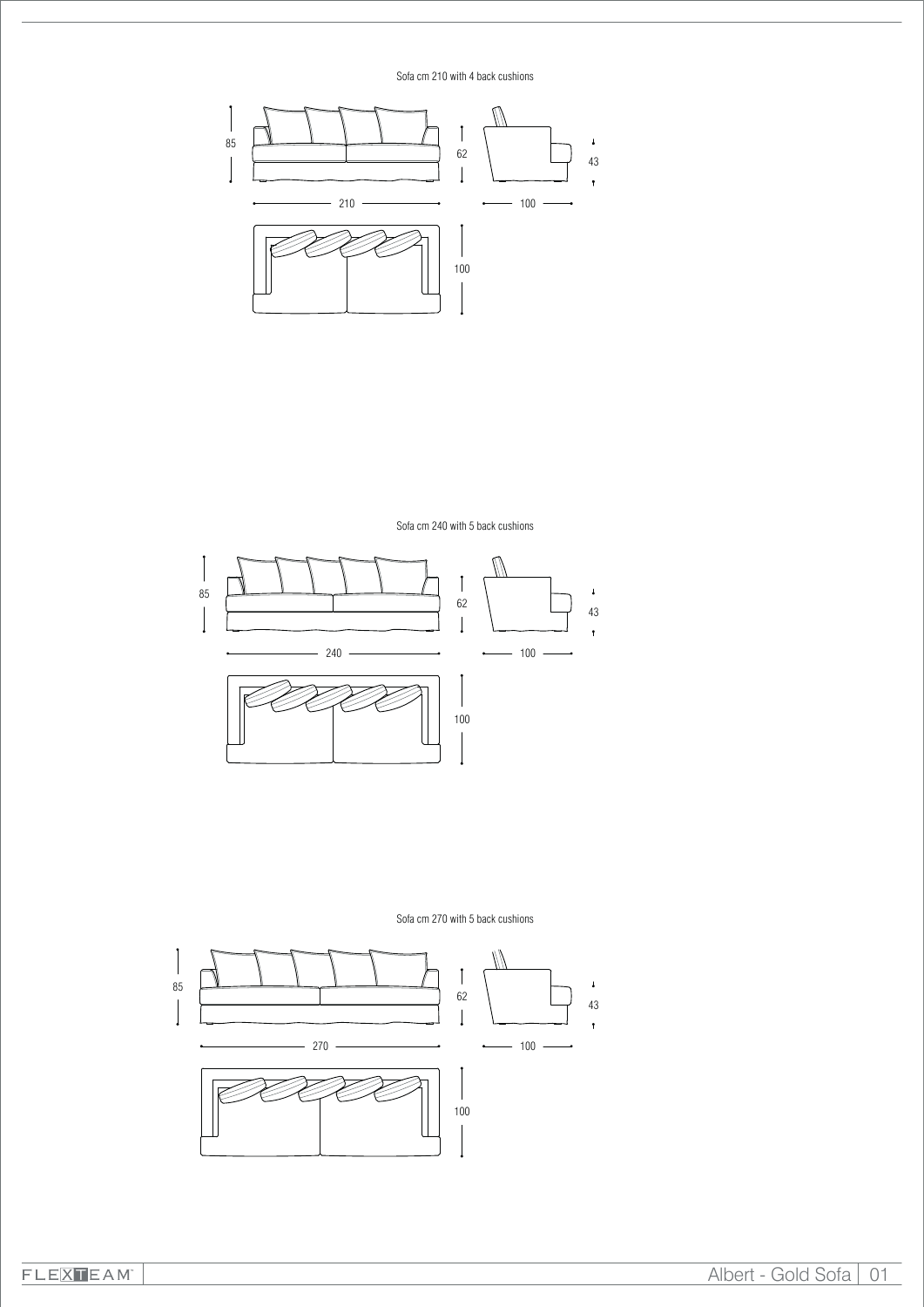Element cm 190 left with 4 back cushions



Element cm 190 right with 4 back cushions



Element cm 210 left with 5 back cushions

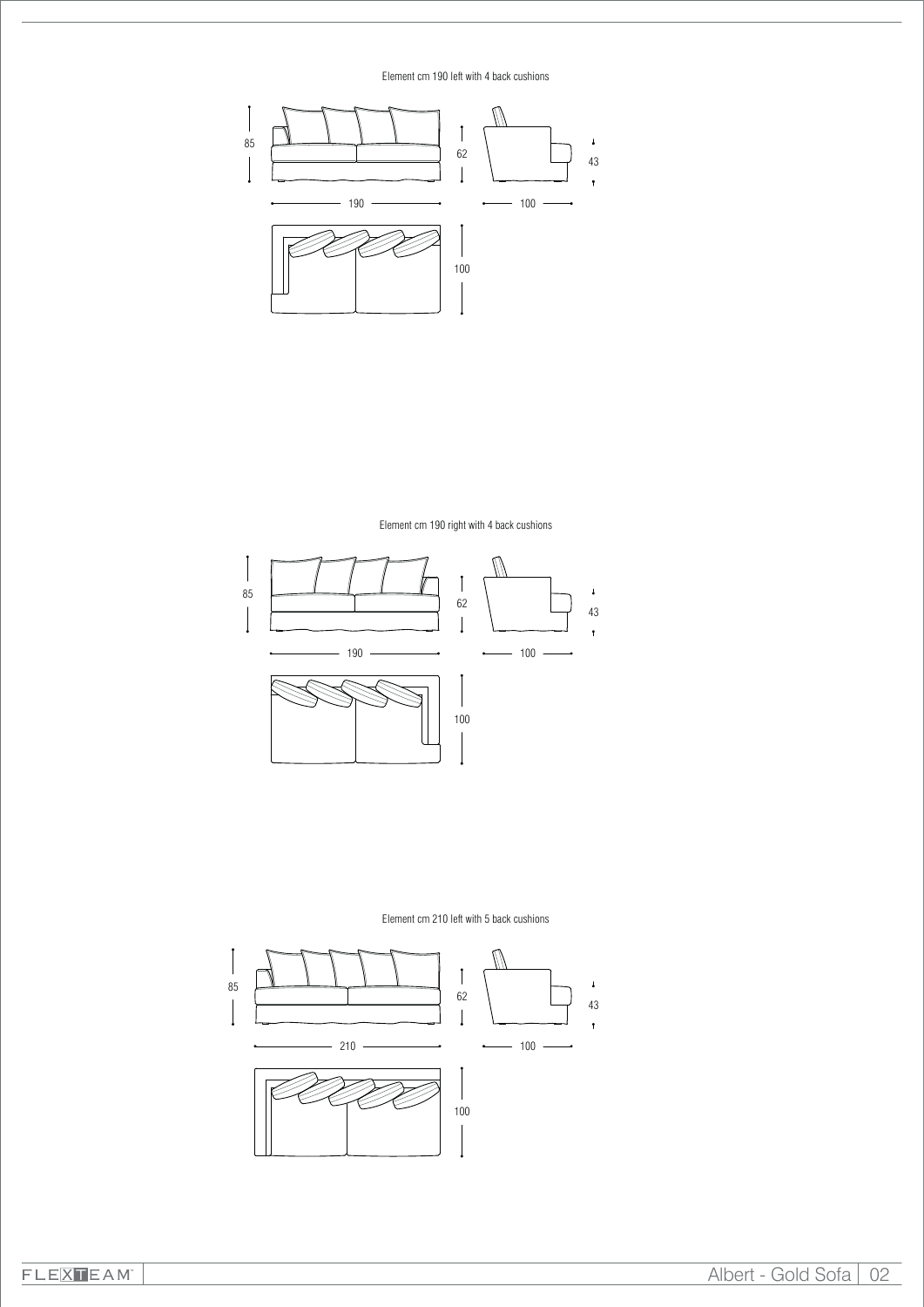Element cm 210 right with 5 back cushions



Element cm 250 left with 5 back cushions



Element cm 250 right with 5 back cushions

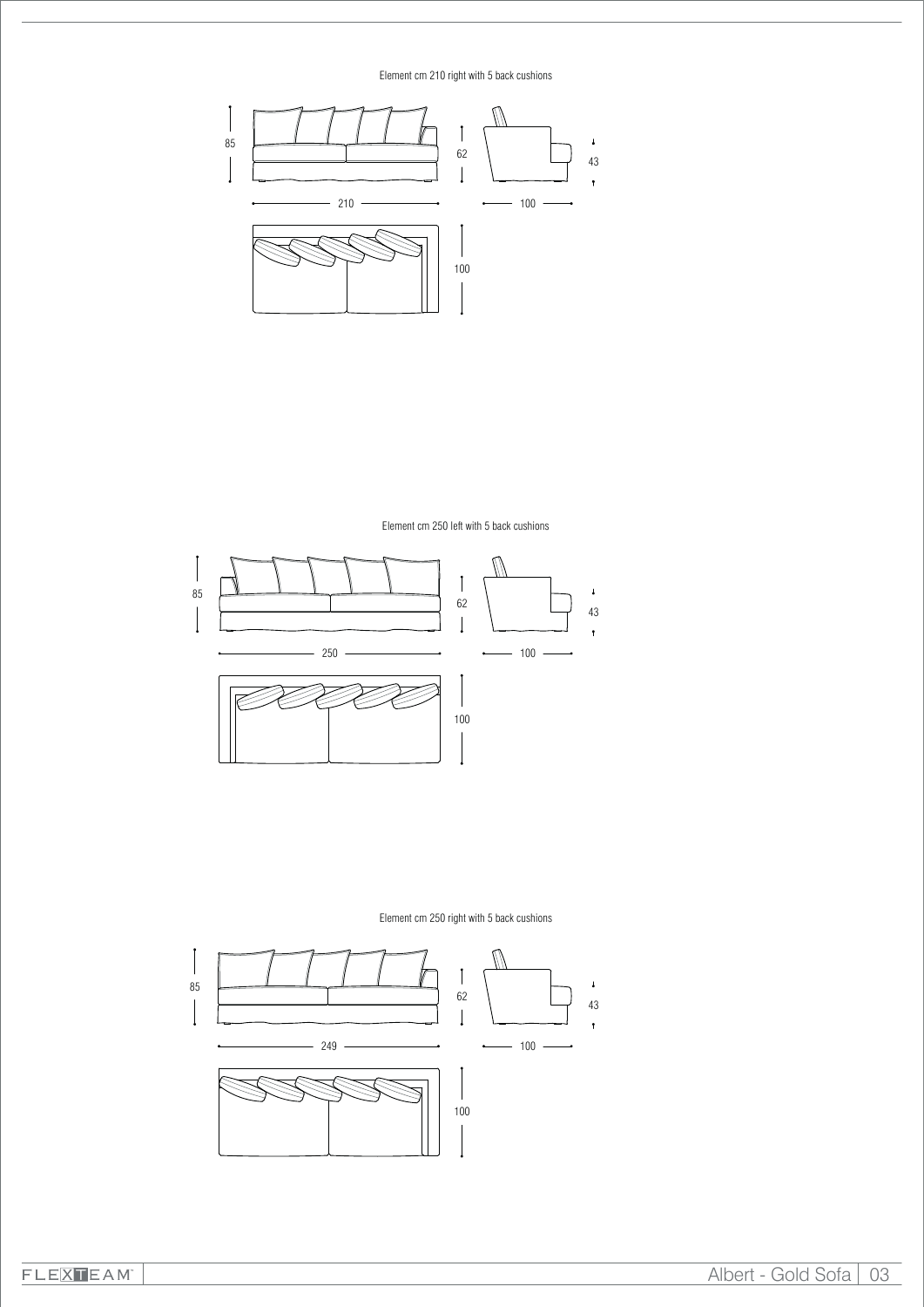Corner sofa cm 210 leftwith 5 back cushions



Corner sofa cm 210 rightwith 5 back cushions





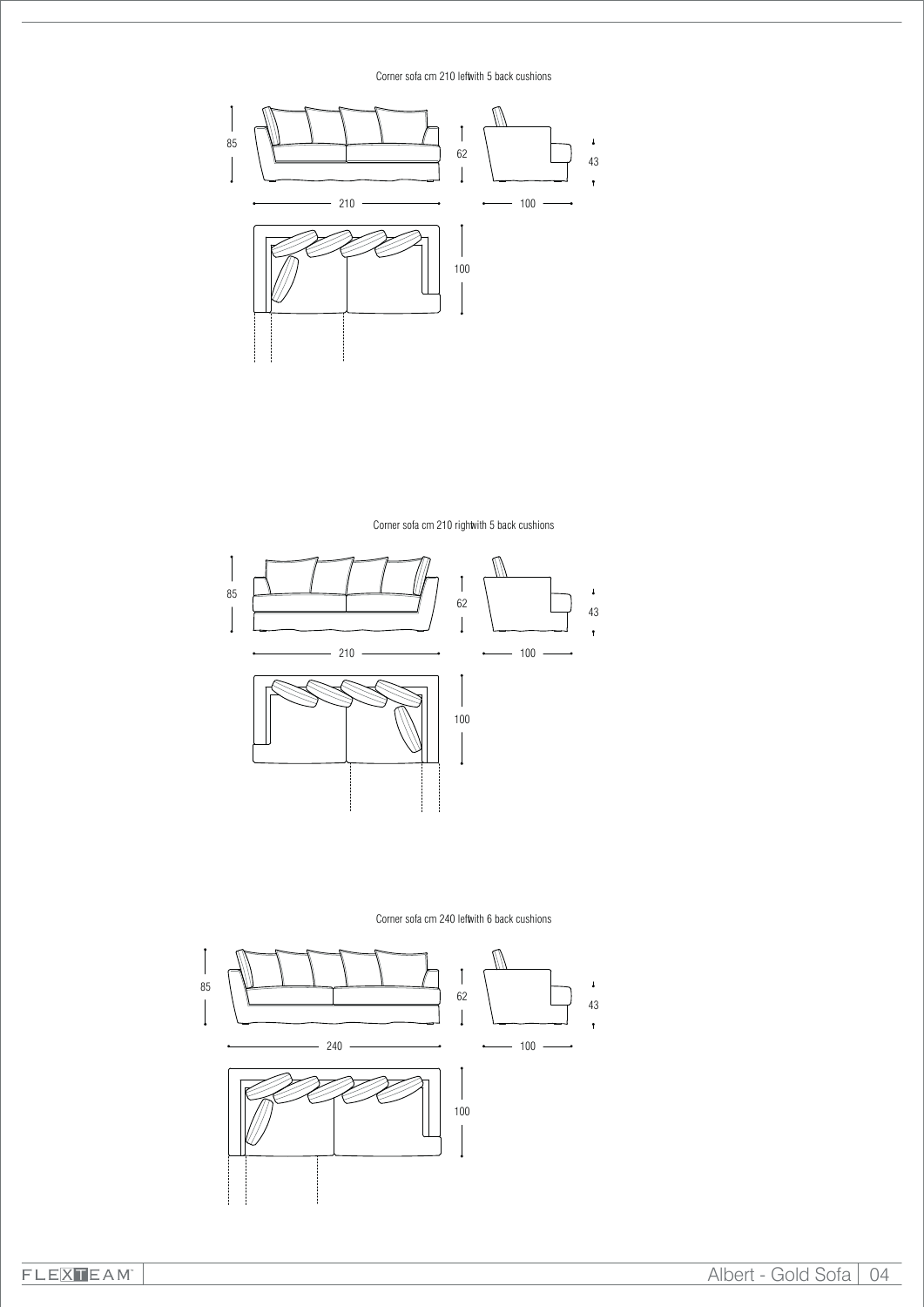Corner sofa cm 240 rightwith 6 back cushions



Corner sofa cm 270 leftwith 6 back cushions



Corner sofa cm 270 rightwith 6 back cushions

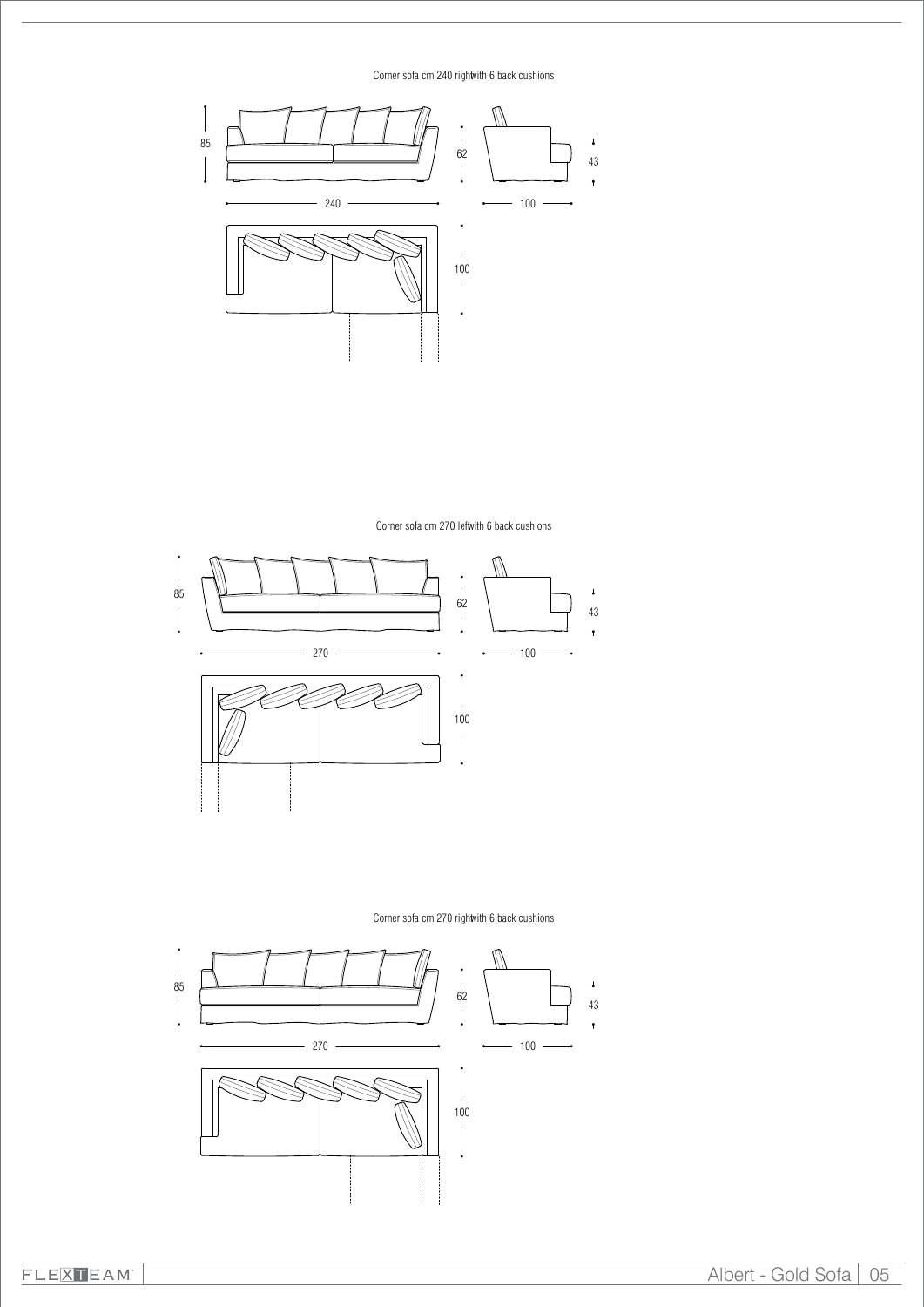Chaise longue cm 180 right with 2 back cushions



Chaise longue cm 180 left with 2 back cushions